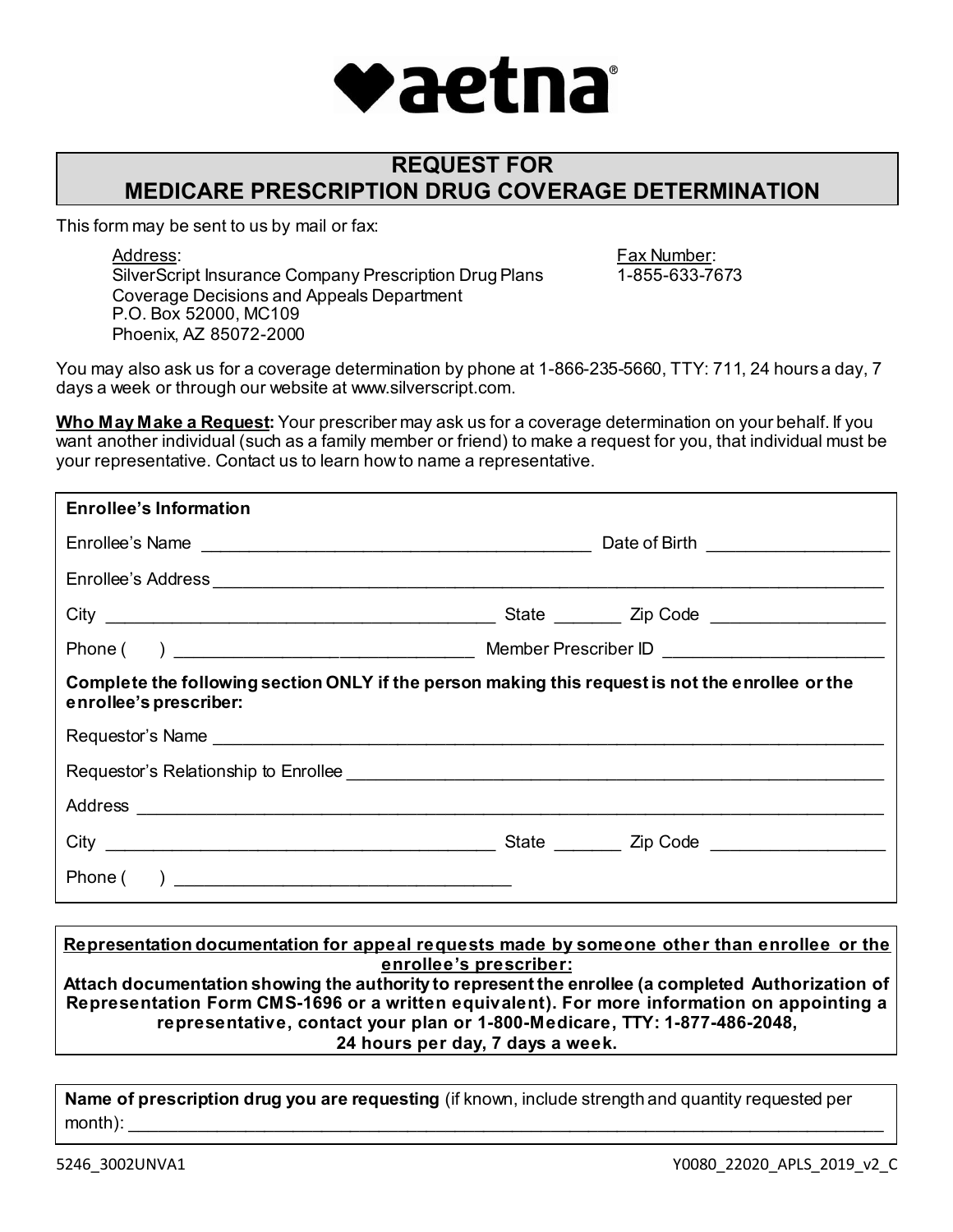## **Type of Coverage Determination Request**

- $\Box$  I need a drug that is not on the plan's list of covered drugs (formulary exception).<sup>\*</sup>
- $\Box$  I have been using a drug that was previously included on the plan's list of covered drugs, but is being removed or was removed from this list during the plan year (formulary exception).\*
- $\Box$  I request prior authorization for the drug my prescriber has prescribed.\*
- $\Box$  I request an exception to the requirement that I try another drug before I get the drug my prescriber prescribed (formulary exception).\*
- $\Box$  I request an exception to the plan's limit on the number of pills (quantity limit) I can receive so that I can get the number of pills my prescriber prescribed (formulary exception).\*
- $\Box$  My drug plan charges a higher copayment for the drug my prescriber prescribed than it charges for another drug that treats my condition, and I want to pay the lower copayment (tiering exception).\*
- $\Box$  I have been using a drug that was previously included on a lower copayment tier, but is being moved to or was moved to a higher copayment tier (tiering exception).\*
- $\Box$  My drug plan charged me a higher copayment for a drug than it should have.
- $\Box$  I want to be reimbursed for a covered prescription drug that I paid for out of pocket.

**\*NOTE: If you are asking for a formulary or tiering exception, your prescriber MUST provide a statement supporting your request. Requests that are subject to prior authorization (or any other utilization management requirement), may require supporting information. Your prescriber may use the attached "Supporting Information for an Exception Request or Prior Authorization" to support your request.** 

Additional information we should consider *(attach any supporting documents)*:

## **Important Note: Expedited Decisions**

If you or your prescriber believe that waiting 72 hours for a standard decision could seriously harm your life, health, or ability to regain maximum function, you can ask for an expedited (fast) decision. If your prescriber indicates that waiting 72 hours could seriously harm your health, we will automatically give you a decision within 24 hours. If you do not obtain your prescriber's support for an expedited request, we will decide if your case requires a fast decision. You cannot request an expedited coverage determination if you are asking us to pay you back for a drug you already received.

#### **CHECK THIS BOX IF YOU BELIEVE YOU NEED A DECISION WITHIN 24 HOURS (if you have a supporting statement from your prescriber, attach it to this request).**

| <b>Signature:</b> | Date: |
|-------------------|-------|
|                   |       |
|                   |       |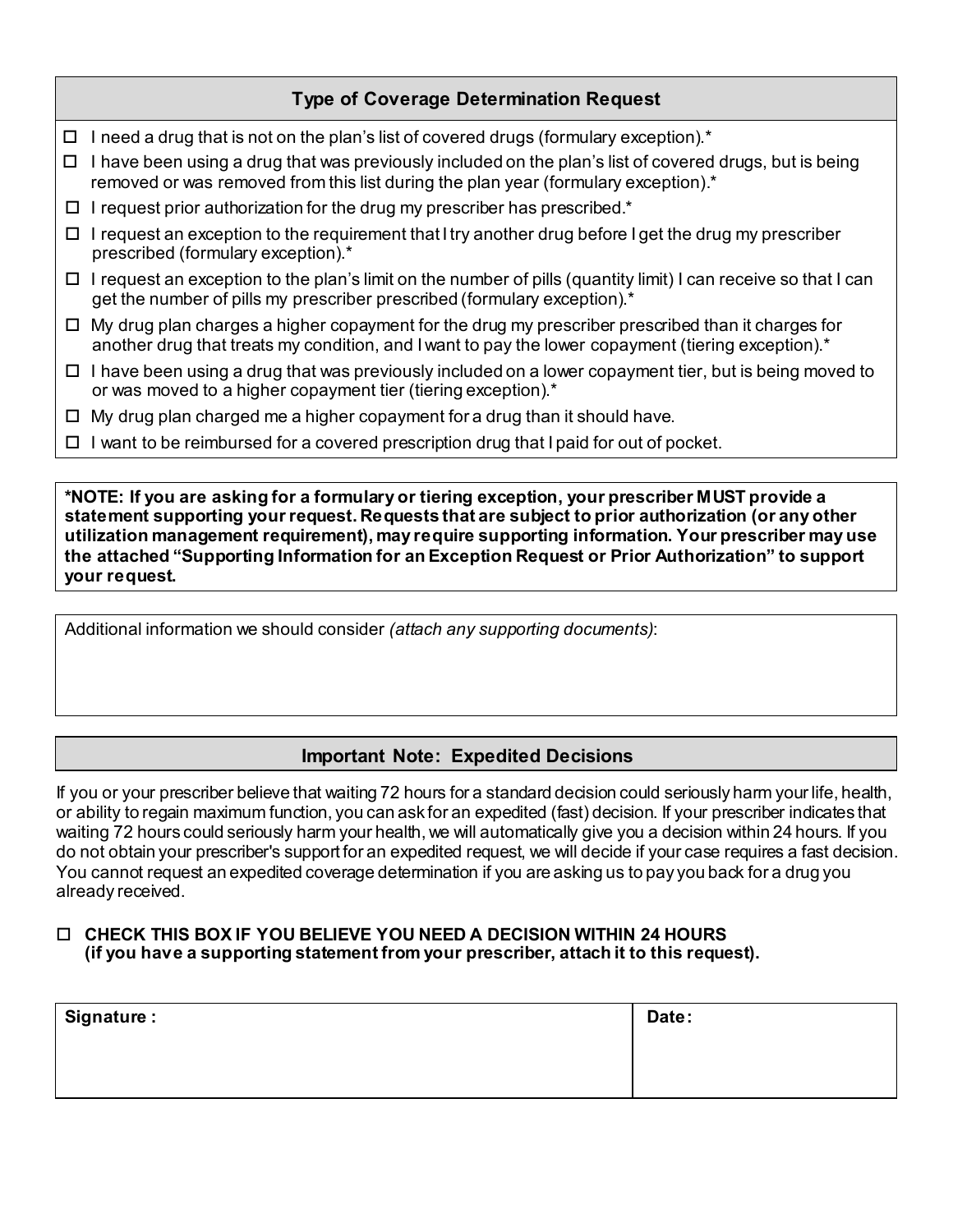### **Supporting Information for an Exception Request or Prior Authorization**

FORMULARY and TIERING EXCEPTION requests cannot be processed without a prescriber's supporting statement. PRIOR AUTHORIZATION requests may require supporting information.

#### **REQUEST FOR EXPEDITED REVIEW: By checking this box and signing below, I certify that applying the 72 hour standard review timeframe may seriously jeopardize the life or health of the enrollee or the enrollee's ability to regain maximum function.**

| <b>Prescriber's Information</b>                                                                                |                                          |                                                                                                   |                       |                  |  |  |  |
|----------------------------------------------------------------------------------------------------------------|------------------------------------------|---------------------------------------------------------------------------------------------------|-----------------------|------------------|--|--|--|
|                                                                                                                |                                          |                                                                                                   |                       |                  |  |  |  |
|                                                                                                                |                                          |                                                                                                   |                       |                  |  |  |  |
|                                                                                                                |                                          |                                                                                                   |                       |                  |  |  |  |
|                                                                                                                |                                          |                                                                                                   |                       |                  |  |  |  |
|                                                                                                                |                                          |                                                                                                   |                       |                  |  |  |  |
| <b>Diagnosis and Medical Information</b>                                                                       |                                          |                                                                                                   |                       |                  |  |  |  |
| Medication:                                                                                                    | Strength and Route of<br>Administration: |                                                                                                   | Frequency:            |                  |  |  |  |
| Date Started:                                                                                                  | <b>Expected Length of Therapy:</b>       |                                                                                                   | Quantity per 30 days: |                  |  |  |  |
| $\Box$ NEW START                                                                                               |                                          |                                                                                                   |                       |                  |  |  |  |
| Height/Weight:                                                                                                 | Drug Allergies:                          |                                                                                                   |                       |                  |  |  |  |
| pain, nausea, etc., provide the diagnosis causing the symptom(s) if known)<br><b>Other RELEVANT DIAGNOSES:</b> |                                          |                                                                                                   |                       | $ICD-10 Code(s)$ |  |  |  |
| <b>DRUG HISTORY:</b> (for treatment of the condition(s) requiring the requested drug)                          |                                          |                                                                                                   |                       |                  |  |  |  |
| <b>DRUGS TRIED</b><br>(if quantity limit is an issue, list unit<br>dose/total daily dose tried)                |                                          | DATES of Drug Trials   RESULTS of previous drug trials<br><b>FAILURE vs INTOLERANCE (explain)</b> |                       |                  |  |  |  |
|                                                                                                                |                                          |                                                                                                   |                       |                  |  |  |  |
|                                                                                                                |                                          |                                                                                                   |                       |                  |  |  |  |
| What is the enrollee's current drug regimen for the condition(s) requiring the requested drug?                 |                                          |                                                                                                   |                       |                  |  |  |  |